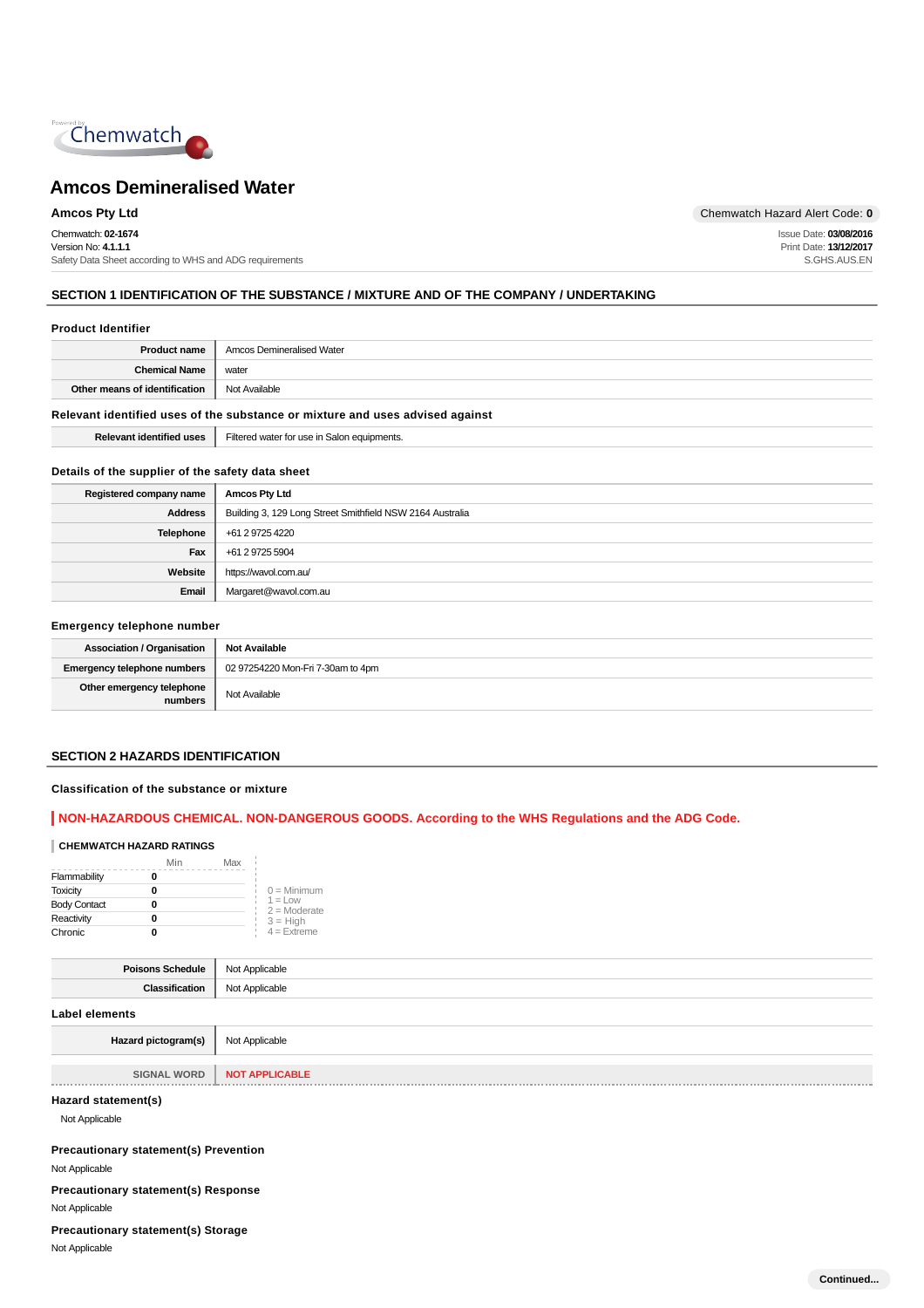#### **Precautionary statement(s) Disposal**

Not Applicable

#### **SECTION 3 COMPOSITION / INFORMATION ON INGREDIENTS**

#### **Substances**

See section below for composition of Mixtures

#### **Mixtures**

| <b>CAS No</b> | %[weight] | Name           |
|---------------|-----------|----------------|
| 7732-18-5     | 100       | water<br>_____ |

#### **SECTION 4 FIRST AID MEASURES**

#### **Description of first aid measures**

| <b>Eye Contact</b>  | Generally not applicable. |
|---------------------|---------------------------|
| <b>Skin Contact</b> | Generally not applicable. |
| Inhalation          | Generally not applicable. |
| Ingestion           | Generally not applicable. |

#### **Indication of any immediate medical attention and special treatment needed**

Treat symptomatically.

#### **SECTION 5 FIREFIGHTING MEASURES**

#### **Extinguishing media**

Generally not applicable.

#### **Special hazards arising from the substrate or mixture**

| <b>Fire Incompatibility</b>    | None known.               |
|--------------------------------|---------------------------|
| <b>Advice for firefighters</b> |                           |
| <b>Fire Fighting</b>           | Generally not applicable. |
| <b>Fire/Explosion Hazard</b>   | Generally not applicable. |
| <b>HAZCHEM</b>                 | Not Applicable            |

#### **SECTION 6 ACCIDENTAL RELEASE MEASURES**

#### **Personal precautions, protective equipment and emergency procedures**

See section 8

#### **Environmental precautions**

See section 12

#### **Methods and material for containment and cleaning up**

| Snills<br>Min         | -י<br>ייה^י∩nate\ |
|-----------------------|-------------------|
| Spills<br>Moi<br>IVIO | ediately.         |

Personal Protective Equipment advice is contained in Section 8 of the SDS.

#### **SECTION 7 HANDLING AND STORAGE**

| Precautions for safe handling                                |                                                                                                                                                                                        |  |
|--------------------------------------------------------------|----------------------------------------------------------------------------------------------------------------------------------------------------------------------------------------|--|
| Safe handling                                                | Generally not applicable.<br>Avoid prolonged skin contact.                                                                                                                             |  |
| Other information                                            | Store in original containers.<br>▶ Keep containers securely sealed.<br>Store in a cool, dry, well-ventilated area.<br>Store away from incompatible materials and foodstuff containers. |  |
| Conditions for safe storage, including any incompatibilities |                                                                                                                                                                                        |  |
| Suitable container                                           | • Polyethylene or polypropylene container.<br>Packing as recommended by manufacturer.<br>• Check all containers are clearly labelled and free from leaks.                              |  |

#### **Storage incompatibility** None known

#### **SECTION 8 EXPOSURE CONTROLS / PERSONAL PROTECTION**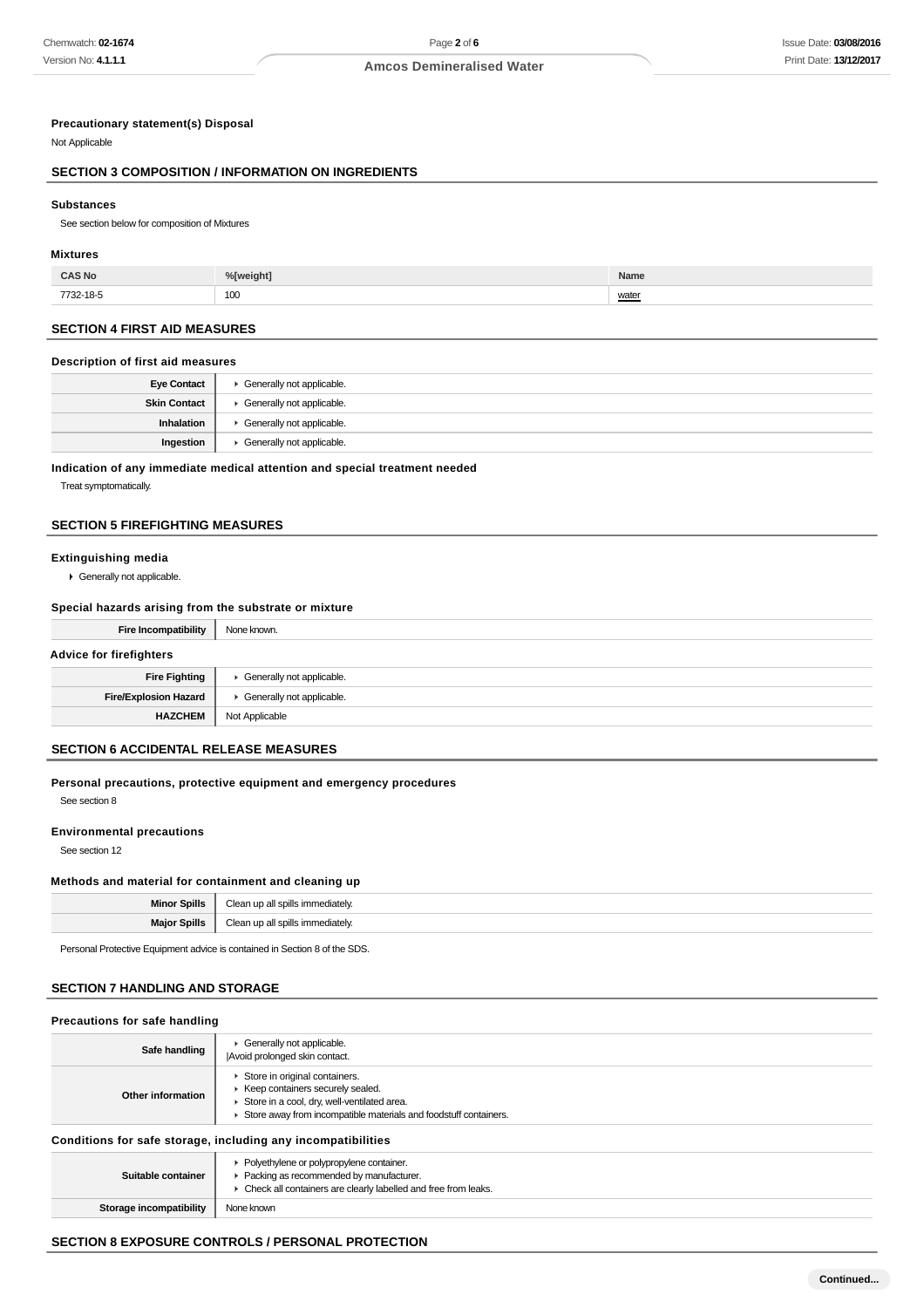#### **Control parameters**

| <b>OCCUPATIONAL EXPOSURE LIMITS (OEL)</b> |                      |               |                     |               |
|-------------------------------------------|----------------------|---------------|---------------------|---------------|
| <b>INGREDIENT DATA</b>                    |                      |               |                     |               |
| Not Available                             |                      |               |                     |               |
| <b>EMERGENCY LIMITS</b>                   |                      |               |                     |               |
| Ingredient                                | <b>Material name</b> | TEEL-1        | TEEL-2              | TEEL-3        |
| Amcos Demineralised Water                 | Not Available        | Not Available | Not Available       | Not Available |
|                                           |                      |               |                     |               |
| Ingredient                                | <b>Original IDLH</b> |               | <b>Revised IDLH</b> |               |
| water                                     | Not Available        |               | Not Available       |               |

#### **Exposure controls**

| Appropriate engineering<br>controls | Generally not applicable.  |
|-------------------------------------|----------------------------|
| <b>Personal protection</b>          |                            |
| Eye and face protection             | Generally not applicable.  |
| <b>Skin protection</b>              | See Hand protection below  |
| Hands/feet protection               | Generally not applicable.  |
| <b>Body protection</b>              | See Other protection below |
| Other protection                    | Generally not applicable.  |
| <b>Thermal hazards</b>              | Not Available              |

**Respiratory protection** Generally not applicable.

#### **Recommended material(s)**

#### **GLOVE SELECTION INDEX**

Glove selection is based on a modified presentation of the:

 **"Forsberg Clothing Performance Index".** The effect(s) of the following substance(s) are taken into account in the **computergenerated** selection:

Amcos Demineralised Water

| <b>Material</b> | <b>CPI</b> |
|-----------------|------------|
| <b>BUTYL</b>    | A          |
| <b>NEOPRENE</b> | A          |
| <b>VITON</b>    | A          |
| NATURAL RUBBER  | C          |
| <b>PVA</b>      | C          |

\* CPI - Chemwatch Performance Index

#### A: Best Selection

B: Satisfactory; may degrade after 4 hours continuous immersion

C: Poor to Dangerous Choice for other than short term immersion

**NOTE**: As a series of factors will influence the actual performance of the glove, a final

selection must be based on detailed observation. -

\* Where the glove is to be used on a short term, casual or infrequent basis, factors such as

"feel" or convenience (e.g. disposability), may dictate a choice of gloves which might otherwise

be unsuitable following long-term or frequent use. A qualified practitioner should be consulted.

#### **SECTION 9 PHYSICAL AND CHEMICAL PROPERTIES**

#### **Information on basic physical and chemical properties** Î.

| Appearance                                        | Colourless, odourless liquid. |                                            |                |
|---------------------------------------------------|-------------------------------|--------------------------------------------|----------------|
|                                                   |                               |                                            |                |
| <b>Physical state</b>                             | Liquid                        | Relative density (Water = $1$ )            | 1.00           |
| Odour                                             | Not Available                 | Partition coefficient n-octanol /<br>water | Not Available  |
| <b>Odour threshold</b>                            | Not Available                 | Auto-ignition temperature (°C)             | Not Applicable |
| pH (as supplied)                                  | $5.0 - 5.5$                   | <b>Decomposition temperature</b>           | Not Applicable |
| Melting point / freezing point<br>$(^{\circ}C)$   | Not Available                 | Viscosity (cSt)                            | Not Available  |
| Initial boiling point and boiling<br>range $(°C)$ | 100                           | Molecular weight (g/mol)                   | Not Applicable |
| Flash point (°C)                                  | Not Applicable                | <b>Taste</b>                               | Not Available  |
| <b>Evaporation rate</b>                           | Not Applicable                | <b>Explosive properties</b>                | Not Available  |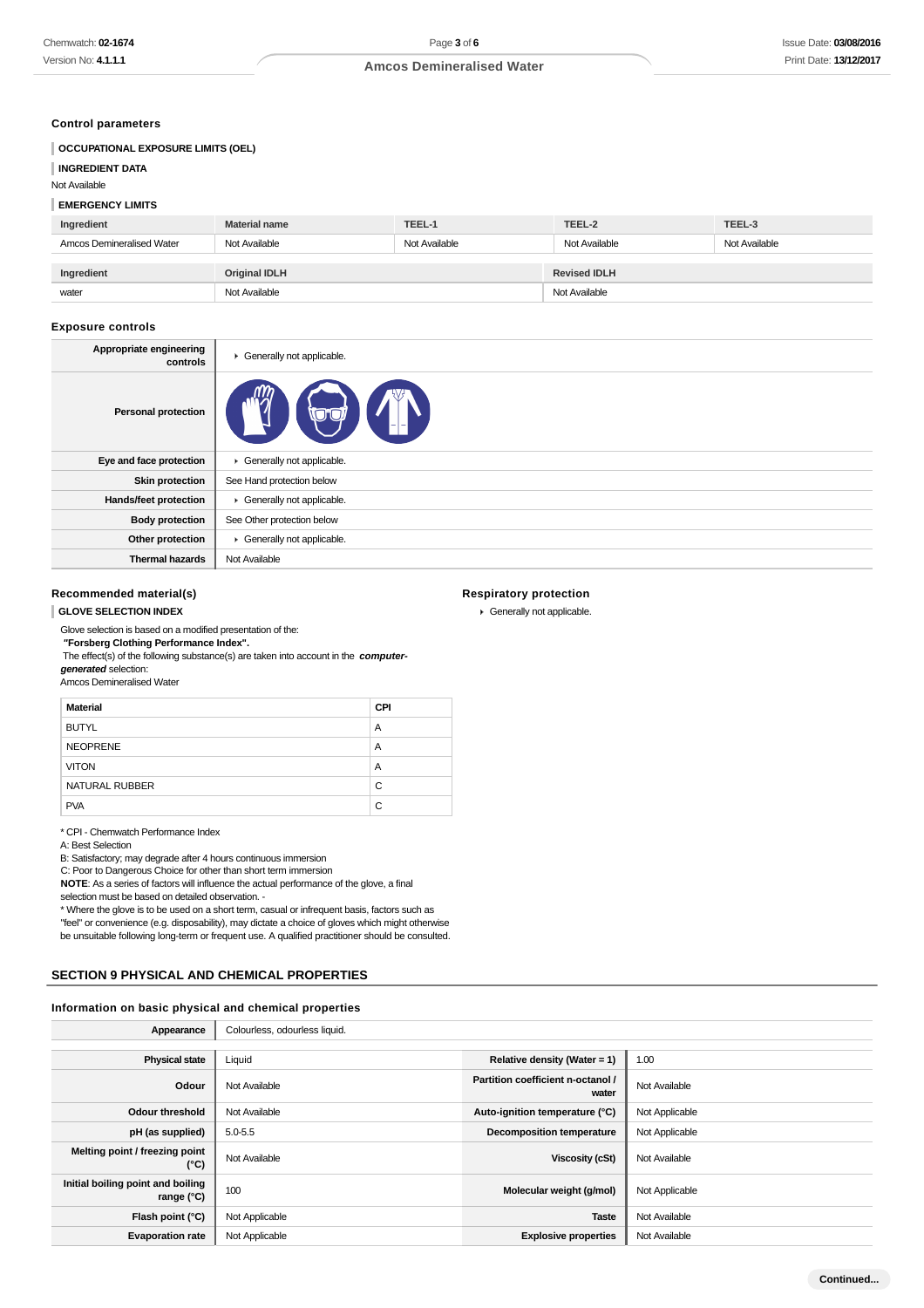| Flammability               | Not Applicable | <b>Oxidising properties</b>            | Not Available  |
|----------------------------|----------------|----------------------------------------|----------------|
| Upper Explosive Limit (%)  | Not Applicable | Surface Tension (dyn/cm or<br>$mN/m$ ) | Not Available  |
| Lower Explosive Limit (%)  | Not Applicable | <b>Volatile Component (%vol)</b>       | Not Available  |
| Vapour pressure (kPa)      | Not Available  | Gas group                              | Not Available  |
| Solubility in water (g/L)  | Miscible       | pH as a solution (1%)                  | Not Available  |
| Vapour density $(Air = 1)$ | Not Applicable | VOC g/L                                | Not Applicable |

#### **SECTION 10 STABILITY AND REACTIVITY**

| Reactivity                                 | See section 7                                                             |
|--------------------------------------------|---------------------------------------------------------------------------|
| <b>Chemical stability</b>                  | Product is considered stable and hazardous polymerisation will not occur. |
| Possibility of hazardous<br>reactions      | See section 7                                                             |
| <b>Conditions to avoid</b>                 | See section 7                                                             |
| Incompatible materials                     | See section 7                                                             |
| <b>Hazardous decomposition</b><br>products | See section 5                                                             |

#### **SECTION 11 TOXICOLOGICAL INFORMATION**

#### **Information on toxicological effects**

| Inhaled                                     | Generally not applicable.                                                                                                                                                                                                                                                                                                           |                                 |                                                                                                                                                                                                                     |  |
|---------------------------------------------|-------------------------------------------------------------------------------------------------------------------------------------------------------------------------------------------------------------------------------------------------------------------------------------------------------------------------------------|---------------------------------|---------------------------------------------------------------------------------------------------------------------------------------------------------------------------------------------------------------------|--|
| Ingestion                                   | Generally not applicable.                                                                                                                                                                                                                                                                                                           |                                 |                                                                                                                                                                                                                     |  |
| <b>Skin Contact</b>                         | Generally not applicable.                                                                                                                                                                                                                                                                                                           |                                 |                                                                                                                                                                                                                     |  |
| Eye                                         | Generally not applicable.                                                                                                                                                                                                                                                                                                           |                                 |                                                                                                                                                                                                                     |  |
| <b>Chronic</b>                              | Long-term exposure to the product is not thought to produce chronic effects adverse to the health (as classified by EC Directives using animal models);<br>nevertheless exposure by all routes should be minimised as a matter of course.<br>Prolonged skin contact may cause skin reactions and susceptibility to skin infections. |                                 |                                                                                                                                                                                                                     |  |
| <b>TOXICITY</b><br><b>IRRITATION</b>        |                                                                                                                                                                                                                                                                                                                                     |                                 |                                                                                                                                                                                                                     |  |
| <b>Amcos Demineralised Water</b>            | Not Available                                                                                                                                                                                                                                                                                                                       | Not Available                   |                                                                                                                                                                                                                     |  |
|                                             | <b>TOXICITY</b><br><b>IRRITATION</b>                                                                                                                                                                                                                                                                                                |                                 |                                                                                                                                                                                                                     |  |
| water                                       | Not Available<br>Not Available                                                                                                                                                                                                                                                                                                      |                                 |                                                                                                                                                                                                                     |  |
| Legend:                                     | 1. Value obtained from Europe ECHA Registered Substances - Acute toxicity 2.* Value obtained from manufacturer's SDS. Unless otherwise specified<br>data extracted from RTECS - Register of Toxic Effect of chemical Substances                                                                                                     |                                 |                                                                                                                                                                                                                     |  |
| <b>WATER</b>                                | No significant acute toxicological data identified in literature search.                                                                                                                                                                                                                                                            |                                 |                                                                                                                                                                                                                     |  |
| <b>Acute Toxicity</b>                       | $\circledcirc$                                                                                                                                                                                                                                                                                                                      | Carcinogenicity                 | O                                                                                                                                                                                                                   |  |
| <b>Skin Irritation/Corrosion</b>            | $\circledcirc$                                                                                                                                                                                                                                                                                                                      | Reproductivity                  | $\circledcirc$                                                                                                                                                                                                      |  |
| Serious Eye Damage/Irritation               | $\circledcirc$                                                                                                                                                                                                                                                                                                                      | <b>STOT - Single Exposure</b>   | $\circ$                                                                                                                                                                                                             |  |
| <b>Respiratory or Skin</b><br>sensitisation | $\circ$                                                                                                                                                                                                                                                                                                                             | <b>STOT - Repeated Exposure</b> | $\circledcirc$                                                                                                                                                                                                      |  |
| <b>Mutagenicity</b>                         | $\circ$                                                                                                                                                                                                                                                                                                                             | <b>Aspiration Hazard</b>        | Q                                                                                                                                                                                                                   |  |
|                                             |                                                                                                                                                                                                                                                                                                                                     | Legend:                         | $\blacktriangleright$ - Data available but does not fill the criteria for classification<br>$\blacktriangleright$ - Data available to make classification<br>$\bigcirc$ - Data Not Available to make classification |  |

#### **SECTION 12 ECOLOGICAL INFORMATION**

| <b>Toxicity</b>                  |                                     |                                                                                        |                                                                                                                                                                                                                                                                                                       |                                  |                                   |
|----------------------------------|-------------------------------------|----------------------------------------------------------------------------------------|-------------------------------------------------------------------------------------------------------------------------------------------------------------------------------------------------------------------------------------------------------------------------------------------------------|----------------------------------|-----------------------------------|
| <b>Amcos Demineralised Water</b> | <b>ENDPOINT</b><br>Not<br>Available | <b>TEST DURATION (HR)</b><br>Not Available                                             | <b>SPECIES</b><br>Not Available                                                                                                                                                                                                                                                                       | <b>VALUE</b><br>Not<br>Available | <b>SOURCE</b><br>Not<br>Available |
| water                            | <b>ENDPOINT</b><br>Not<br>Available | <b>TEST DURATION (HR)</b><br>Not Available                                             | <b>SPECIES</b><br>Not Available                                                                                                                                                                                                                                                                       | <b>VALUE</b><br>Not<br>Available | <b>SOURCE</b><br>Not<br>Available |
| Legend:                          |                                     | (Japan) - Bioconcentration Data 7. METI (Japan) - Bioconcentration Data 8. Vendor Data | Extracted from 1. IUCLID Toxicity Data 2. Europe ECHA Registered Substances - Ecotoxicological Information - Aquatic Toxicity 3. EPIWIN Suite V3.12<br>(QSAR) - Aquatic Toxicity Data (Estimated) 4. US EPA, Ecotox database - Aquatic Toxicity Data 5. ECETOC Aquatic Hazard Assessment Data 6. NITE |                                  |                                   |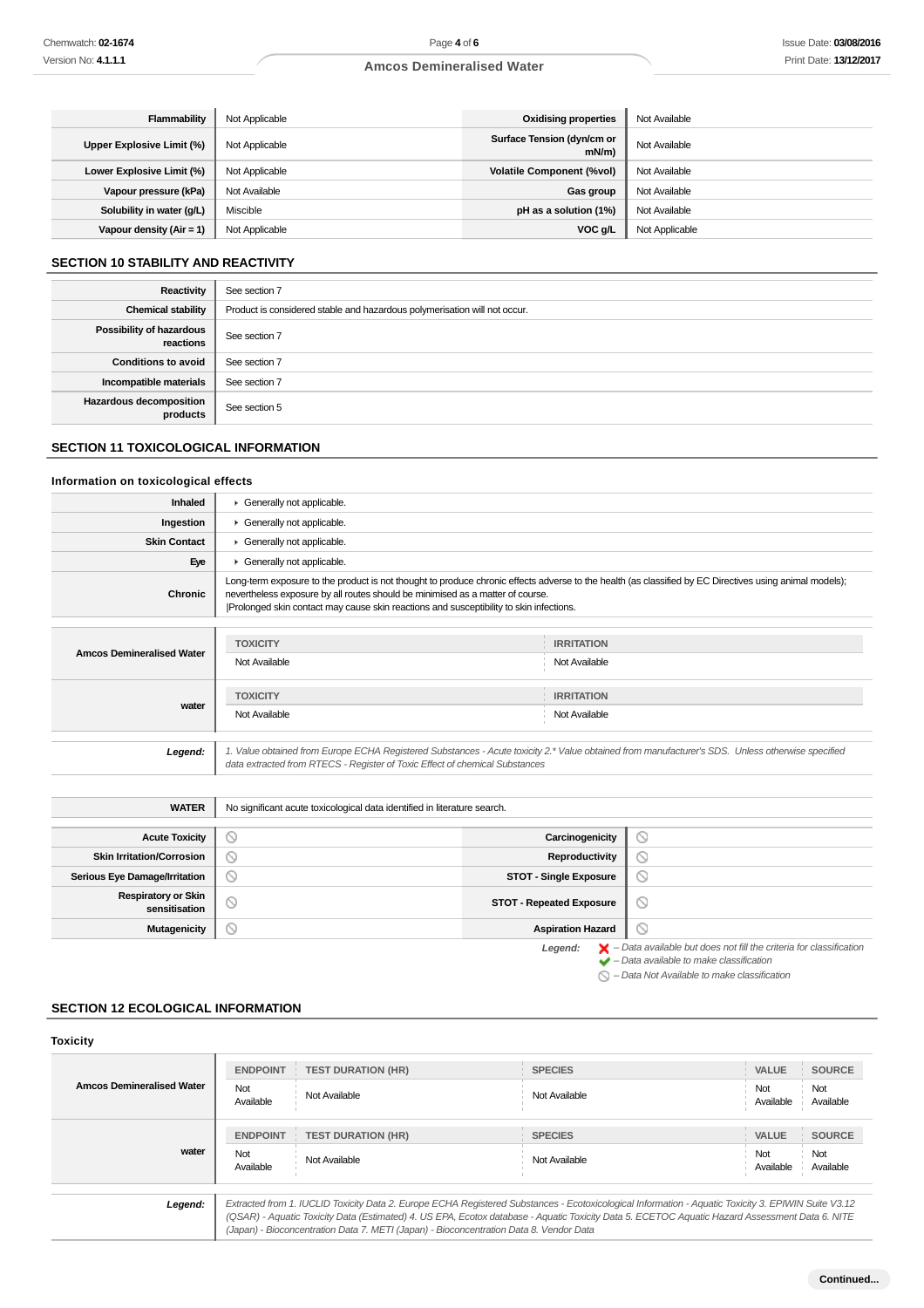#### **Persistence and degradability**

| Ingredient                       | Persistence: Water/Soil | Persistence: Air |
|----------------------------------|-------------------------|------------------|
| water                            | LOW                     | <b>LOW</b>       |
| <b>Bioaccumulative potential</b> |                         |                  |
| Ingredient                       | <b>Bioaccumulation</b>  |                  |
| water                            | LOW (LogKOW = $-1.38$ ) |                  |

#### **Mobility in soil**

| edient' | <b>bility</b>                                                            |
|---------|--------------------------------------------------------------------------|
| water   | (14.3)<br>$\overline{\phantom{a}}$<br>$\overline{\phantom{a}}$<br>$\sim$ |

#### **SECTION 13 DISPOSAL CONSIDERATIONS**

# **Waste treatment methods Product / Packaging disposal | F** Generally not applicable.

#### **SECTION 14 TRANSPORT INFORMATION**

# **Labels Required Marine Pollutant** NO **HAZCHEM** Not Applicable

#### **Land transport (ADG): NOT REGULATED FOR TRANSPORT OF DANGEROUS GOODS**

**Air transport (ICAO-IATA / DGR): NOT REGULATED FOR TRANSPORT OF DANGEROUS GOODS**

**Sea transport (IMDG-Code / GGVSee): NOT REGULATED FOR TRANSPORT OF DANGEROUS GOODS**

**Transport in bulk according to Annex II of MARPOL and the IBC code**

Not Applicable

#### **SECTION 15 REGULATORY INFORMATION**

#### **Safety, health and environmental regulations / legislation specific for the substance or mixture**

**WATER(7732-18-5) IS FOUND ON THE FOLLOWING REGULATORY LISTS**

Australia Inventory of Chemical Substances (AICS)

| <b>National Inventory</b>     | <b>Status</b>                                                                                                                                                                              |
|-------------------------------|--------------------------------------------------------------------------------------------------------------------------------------------------------------------------------------------|
| Australia - AICS              | Y                                                                                                                                                                                          |
| Canada - DSL                  | Y                                                                                                                                                                                          |
| Canada - NDSL                 | N (water)                                                                                                                                                                                  |
| China - IECSC                 | Y                                                                                                                                                                                          |
| Europe - EINEC / ELINCS / NLP | Y                                                                                                                                                                                          |
| Japan - ENCS                  | Y                                                                                                                                                                                          |
| Korea - KECI                  | Y                                                                                                                                                                                          |
| New Zealand - NZIoC           | Y                                                                                                                                                                                          |
| Philippines - PICCS           | Y                                                                                                                                                                                          |
| USA - TSCA                    | Y                                                                                                                                                                                          |
| Legend:                       | $Y = All$ ingredients are on the inventory<br>N = Not determined or one or more ingredients are not on the inventory and are not exempt from listing(see specific ingredients in brackets) |

#### **SECTION 16 OTHER INFORMATION**

#### **Other information**

Classification of the preparation and its individual components has drawn on official and authoritative sources as well as independent review by the Chemwatch Classification committee using available literature references.

The SDS is a Hazard Communication tool and should be used to assist in the Risk Assessment. Many factors determine whether the reported Hazards are Risks in the workplace or other settings. Risks may be determined by reference to Exposures Scenarios. Scale of use, frequency of use and current or available engineering controls must be considered.

#### **Definitions and abbreviations**

PC-TWA: Permissible Concentration-Time Weighted Average PC-STEL: Permissible Concentration-Short Term Exposure Limit IARC: International Agency for Research on Cancer ACGIH: American Conference of Governmental Industrial Hygienists